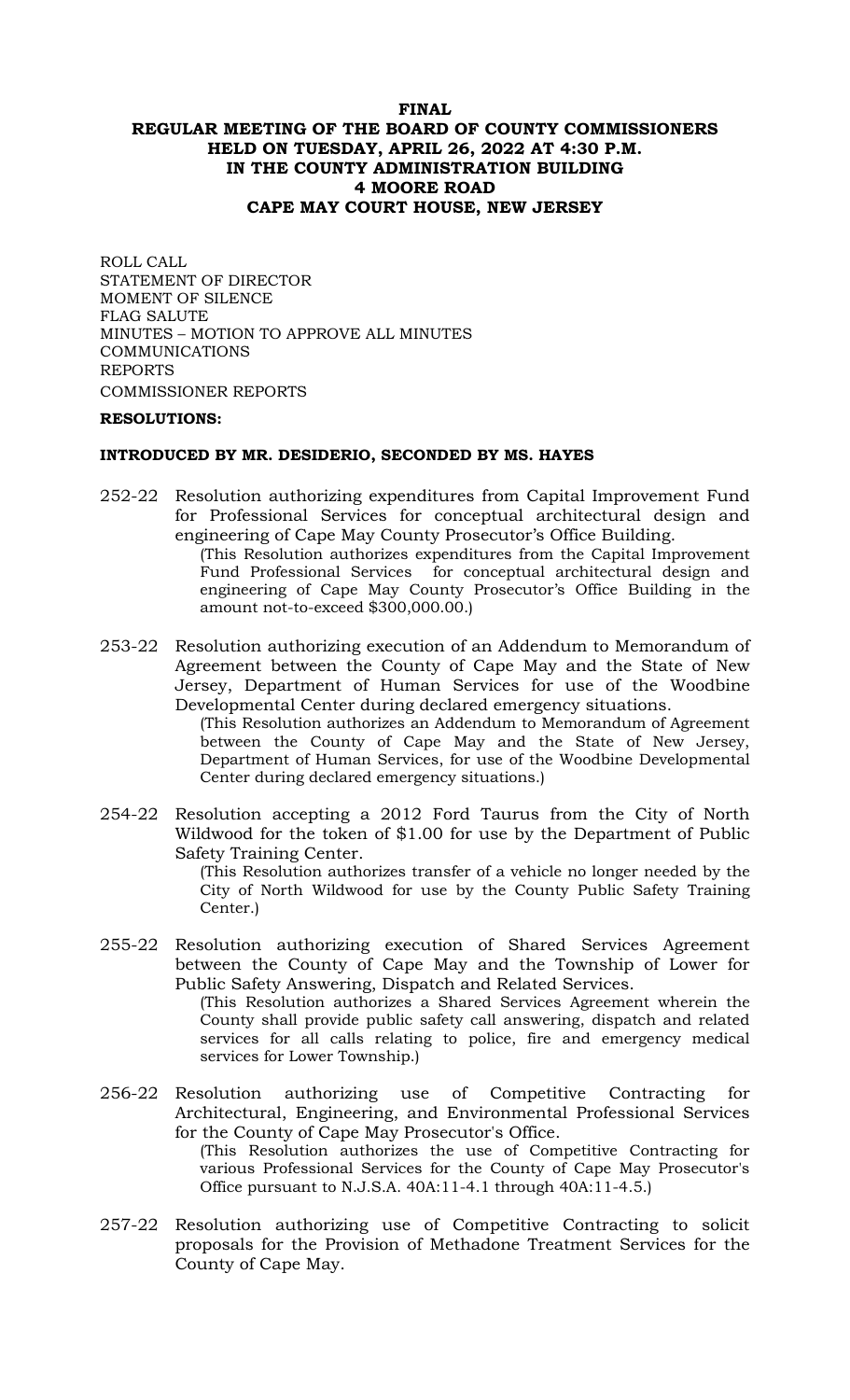(This Resolution authorizes the use of Competitive Contracting for Methadone Treatment Services for the County of Cape May pursuant to N.J.S.A. 40A:11-4.1 through 40A:11-4.5.)

- 258-22 Resolution awarding Contract No. C2-76 to Bonfire Engineering and Consulting, Inc. to provide a Broadband Assessment and Feasibility Study for the County of Cape May in the amount of \$238,935.00. (This Resolution awards Contract No. C2-76 to Bonfire Engineering and Consulting, Inc. to provide a Broadband Assessment and Feasibility Study for the County of Cape May, in the amount of \$238,935.00, for a term of one (1) year commencing on April 27, 2022, expiring upon project completion and closeout pursuant to N.J.S.A. 40A:11-15(9).)
- 259-22 Resolution amending Contract No. C1-194 with International City Management Association Retirement Corporation dba MissionSquare Retirement for Deferred Compensation Plan Services for the County of Cape May.

(This Resolution amends Contract No. C1-194 with International City Management Association Retirement Corporation (ICMA-RC) dba MissionSquare Retirement to approve the Amendment to the Administrative Services Agreement, Addendum 1, effective April 4, 2022.)

260-22 Resolution rejecting all proposals submitted April 13, 2022, in response to 2022 Specification No. 7 to furnish and deliver maintenance of existing County Wide Security Access & Video Surveillance Systems.

> (This Resolution rejects all proposals received April 13, 2022, for 2022 Specification No. 7, pursuant to N.J.S.A. 40A:11-13.2(d) substantially revise the specifications.)

- 261-22 Resolution authorizing Grant Application to New Jersey Department of State, Division of Travel and Tourism for FY23 Cooperative Marketing Grant No. TRAV-2023-CMP-00015 for the period October 31, 2022 to December 31, 2023 in the amount of \$31,250.00.
	- (This Resolution authorizes application for funds to promote tourism opportunities for the period 10/31/22 through 12/31/23.)

| <b>Commissioners</b> | Ayes | <b>Nays</b> | Abstain | Absent |
|----------------------|------|-------------|---------|--------|
| Mr. Desiderio        | x    |             |         |        |
| Ms. Hayes            | X    |             |         |        |
| Mr. Morey            | x    |             |         |        |
| Mr. Pierson          | x    |             |         |        |
| Mr. Thornton         |      |             |         |        |

### **INTRODUCED BY MR. PIERSON, SECONDED BY MR. MOREY**

- 262-22 Resolution granting and amending various Leaves of Absence to County Employees. (This Resolution authorizes County Employees to be placed on a Leave of Absence in accordance with the County Leave of Absence Policy and the Family Medical Leave Act (FMLA).)
- 263-22 Resolution approving the monthly disbursements from the Department of Human Services for the TANF, General Assistance and Clearing Accounts.

(This Resolution accepts and approves the monthly disbursements for the TANF, General Assistance and Clearing Accounts as submitted by the Fiscal Department for the Department of Human Services.)

264-22 Resolution declaring the month of May 2022 as Mental Health Awareness Month in Cape May County.

(This Resolution declares the month of May 2022 as Mental Health Awareness Month in Cape May County.)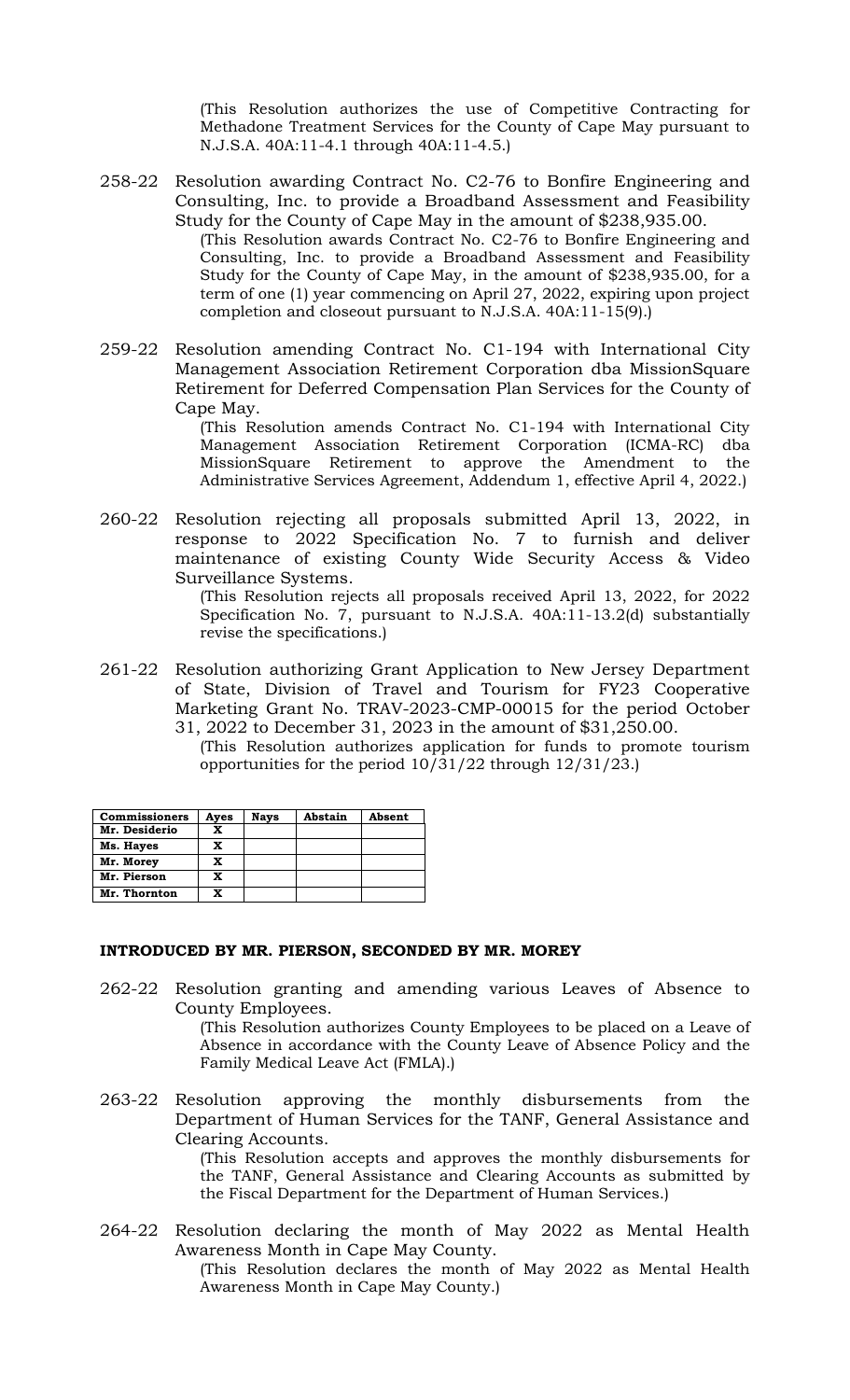265-22 Resolution authorizing amendments to various Memorandums of Understanding for Disease Prevention and Health Promotion Service Program Dental Grants.

(This Resolution authorizes amendments to various Memorandums of Understanding for Disease Prevention and Health Promotion Service Program Dental Grants.)

266-22 Resolution applying to New Jersey Department of Health for Cancer Education and Early Detection Grant No. DCHS23CED006 for the period July 1, 2022 to June 30, 2023 for a total amount of \$146,939.00.

> (This Resolution authorizes submission of an application to New Jersey Department of Health for grant funds for the period of 7/1/22 through 6/30/23.)

267-22 Resolution applying to New Jersey Department of Health for Special Child Health Services Case Management Unit in the amount of \$85,591.00 for the period July 1, 2022 through June 30, 2023. (This Resolution authorizes submission of an application to New Jersey Department of Health for funding in the amount of \$85,591.00

(\$45,000.00 State funds and \$40,591.00 additional County funds) to provide coordination of service and advocacy for those registered through the program for the period of  $7/1/22$  through  $6/23/23$ .)

268-22 Resolution authorizing application to Department of Children and Families Division of Child Protection and Permanency for SFY 2023 Grant Funds for Human Services Advisory Council (HSAC) for a period of July 1, 2022 through June 30, 2023 for a total amount of \$94,287.00.

> (This Resolution authorizes application for funding for Human Services Advisory Council Grant for the period of 7/1/22 through 6/30/23 in the amount of \$94,287.00.)

269-22 Resolution amending Resolution No. 522-21 authorizing Shared Services Agreement with Atlantic County for Public Health Officer Services.

(This Resolution amends a Shared Services Agreement with Atlantic County for Public Health Officer Services.)

| <b>Commissioners</b> | Ayes | <b>Nays</b> | Abstain | Absent |
|----------------------|------|-------------|---------|--------|
| Mr. Desiderio        | x    |             |         |        |
| Ms. Hayes            | X    |             |         |        |
| Mr. Morey            | X    |             |         |        |
| Mr. Pierson          | x    |             |         |        |
| Mr. Thornton         | X    |             |         |        |

## **INTRODUCED BY MS. HAYES, SECONDED BY MR. DESIDERIO**

270-22 Resolution supplementing the 2022 Salary Resolution and approving appointments and salaries.

(This Resolution authorizes the hiring of new County employees, temporary assignment pay, salary changes or corrections, title changes and promotions of County employees when applicable.)

271-22 Resolution authorizing the Board to hold a meeting excluding the public on April 26, 2022 at 3:30 p.m. or as soon thereafter as possible or as practicable.

Matters falling within attorney-client privilege, pursuant to N.J.S.A. 10:4-12(b)(7) and the purchase, lease or acquisition of real property, pursuant to <u>N.J.S.A</u>. 10:4-12(b)(5).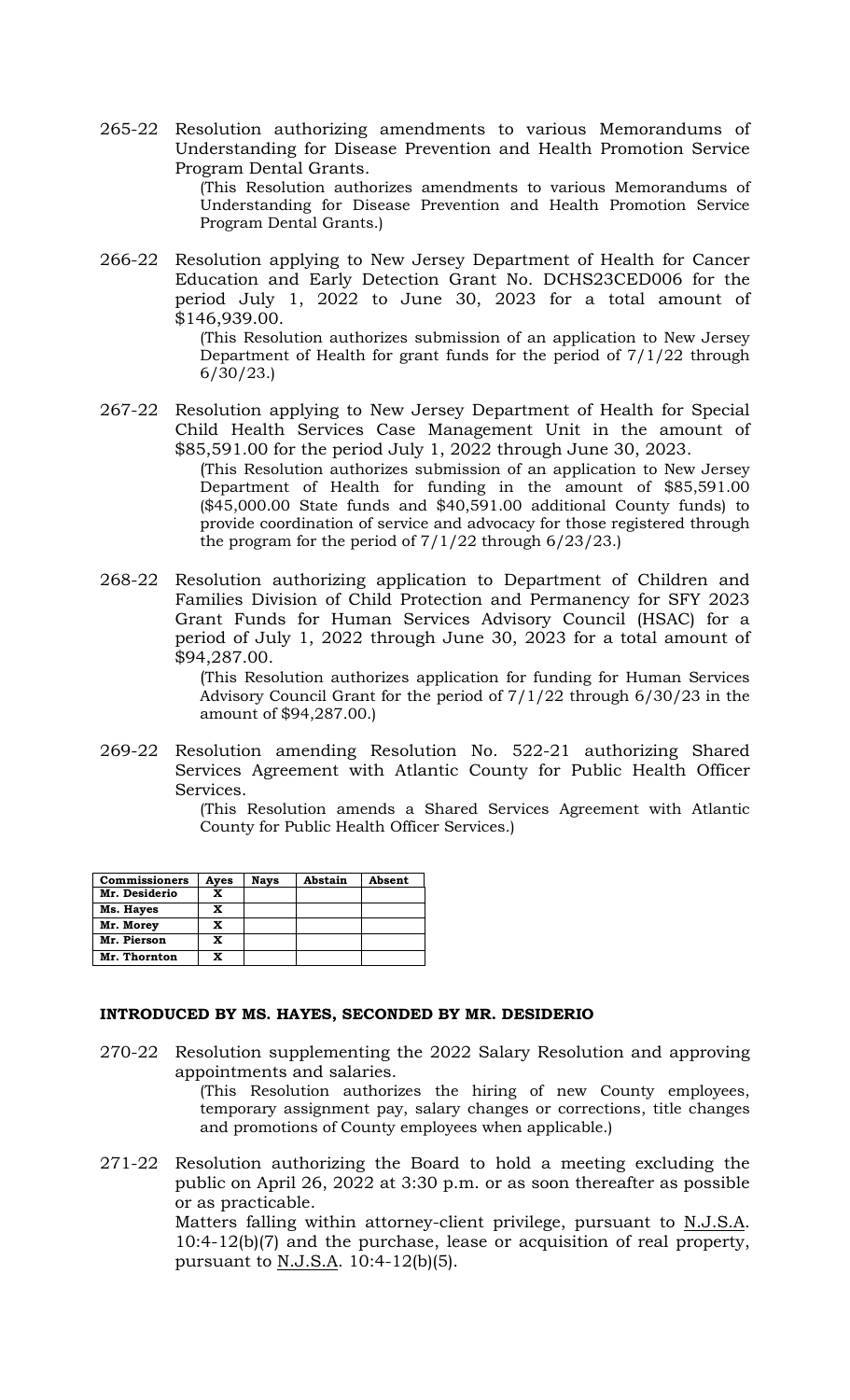(This Resolution authorizes the Board of County Commissioners to conduct a meeting excluding the public at the stated time in accordance with the Open Public Meetings Act, N.J.S.A. 10:4-1, et seq.)

272-22 Resolution authorizing Application and Indemnification Agreement with the Kyle Martin Brown Foundation for use of County Park Central for a 5K Run/Family Fun Walk.

(This Resolution grants permission to the Kyle Martin Brown Foundation to hold a 5K Run/Fun Walk on May 7, 2022, at County Park Central.)

273-22 Resolution applying to New Jersey Department of Military and Veterans Affairs for Veterans Transportation Grant No. VL23T73 in the amount of \$13,000.00.

> (This Resolution applies to the State of New Jersey to support the Veterans Transportation Program for period of 7/1/22 through 6/30/23.)

| <b>Commissioners</b> | Ayes | <b>Nays</b> | Abstain | Absent |
|----------------------|------|-------------|---------|--------|
| Mr. Desiderio        | x    |             |         |        |
| Ms. Hayes            | X    |             |         |        |
| Mr. Morey            | x    |             |         |        |
| Mr. Pierson          | x    |             |         |        |
| Mr. Thornton         | x    |             |         |        |

### **INTRODUCED BY MR. MOREY, SECONDED BY MR. PIERSON**

274-22 Resolution authorizing the County of Cape May to enter into Encroachment and Indemnification Agreements with Courtney Hoy and Debra Klebanoff regarding Right-of-Way along Third Avenue, Borough of Stone Harbor.

(This Resolution authorizes a formal agreement between the County of Cape May and the owner and applicant of Lot 115 in Block 95.03 of Stone Harbor, to allow for an encroachment into the County right-of-way of Third Avenue.)

275-22 Resolution authorizing the County of Cape May to enter into Encroachment and Indemnification Agreements with Tricia Price and Sueanne Montanari regarding Right-of-Way along Third Avenue, Borough of Stone Harbor.

(This Resolution authorizes a formal agreement between the County of Cape May and the owners/applicants of Lots 117 and 118 in Block 97.03 of Stone Harbor, to allow for an encroachment into the County right-ofway of Third Avenue.)

## 276-22 Resolution reappointing Scott Halliday to the Cape May County Bridge Commission.

(This Resolution authorizes the reappointment of Scott Halliday to the Cape May County Bridge Commission for a term of 3 years.)

277-22 Resolution authorizing the execution of a Historic Preservation Trust Fund Grant Agreement with the Historic Cold Spring Village Foundation for the project known as Historic Cold Spring Village: Corson Hand House, Dennisville Inn, and Ezra Norton House providing for a portion of the funding of this project, in a total amount not to exceed \$61,560.00, with adoption of all other terms and conditions of the annexed schedules.

> (This Resolution authorizes a Historic Preservation Trust Fund Grant Agreement with the Historic Cold Spring Village Foundation for funding for the above-referenced project under the Open Space Program, pursuant to N.J.S.A. 40:12-16, et seq.)

278-22 Resolution authorizing the execution of a Shared Services Agreement with the Township of Middle for the project known as "Norbury's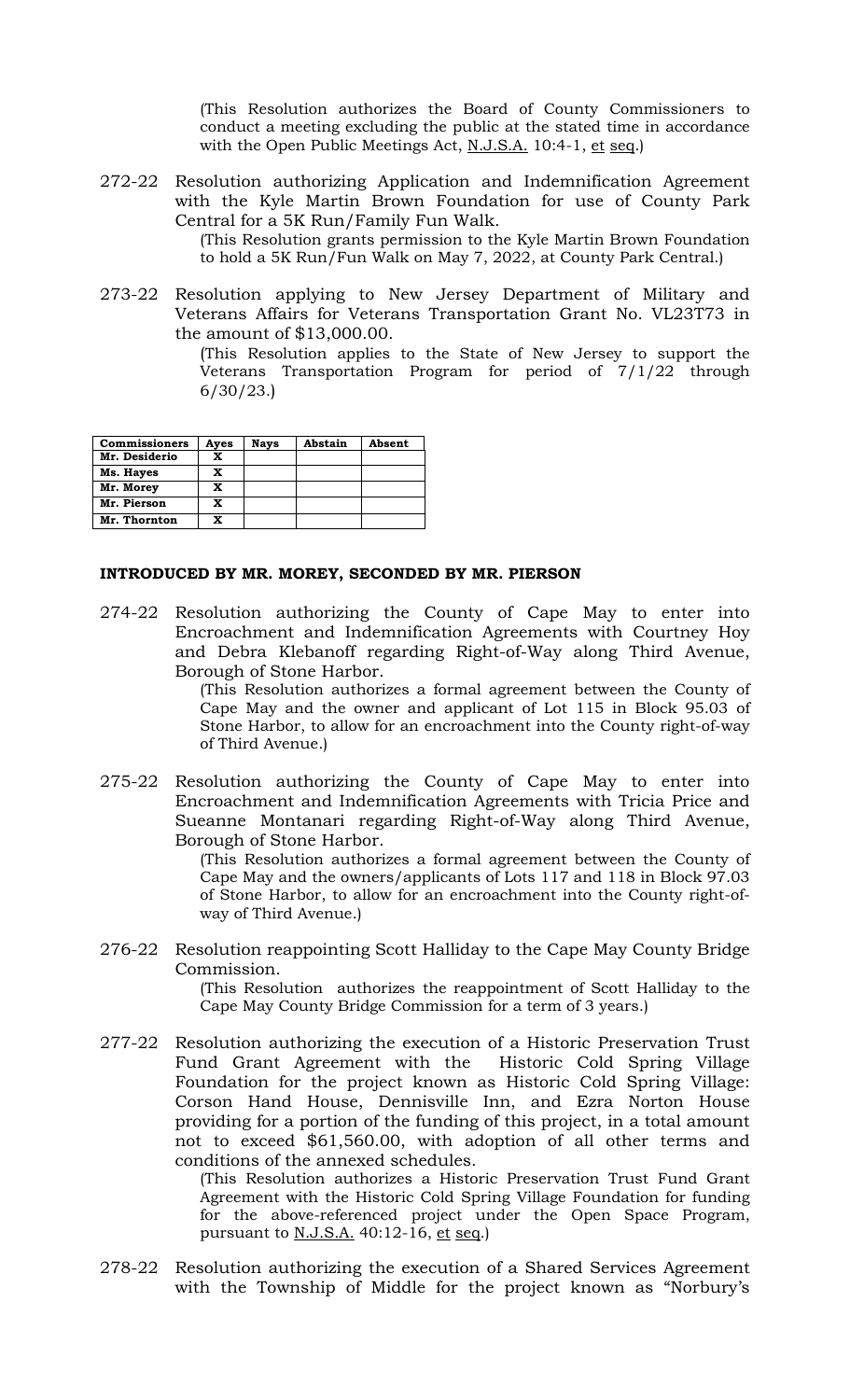Landing Park" providing for the funding of a portion of this project, in a total amount not to exceed \$230,256.00 with adoption of all other terms and conditions of the annexed schedules.

(This Resolution authorizes a Shared Services Agreement with the Township of Middle for funding for the above-referenced project under the Open Space Program, pursuant to N.J.S.A. 40:12-16, et seq.)

279-22 Resolution authorizing the execution of a Historic Preservation Trust Fund Grant Agreement with the Naval Air Station Wildwood Foundation for the project known as Restoration of Hangar #1 Shed Roof, Stairwells, Southwest Tower, North Elevation and Doors, providing for a portion of the funding of this project, in a total amount not to exceed \$93,811.00, with adoption of all other terms and conditions of the annexed schedules.

> (This Resolution authorizes a Historic Preservation Trust Fund Grant Agreement with the Naval Air Station Wildwood Foundation for funding for the above-referenced project under the Open Space Program, pursuant to  $N.J.S.A.$  40:12-16, et seq.)

280-22 Resolution authorizing the execution of a Shared Services Agreement with the Borough of Wildwood Crest for the project known as "Wildwood Crest Beach Street End Parks- Public Beach Access Improvement Project" providing for the funding of a portion of this project, in a total amount not to exceed \$2,500,000.00 with adoption of all other terms and conditions of the annexed schedules.

> (This Resolution authorizes a Shared Services Agreement with the Borough of Wildwood Crest for funding for the above-referenced project under the Open Space Program, pursuant to N.J.S.A. 40:12-16, et seq.)

281-22 Resolution authorizing the County of Cape May to enter into Encroachment and Indemnification Agreements with Frank Mattera regarding Right-of-Way along Landis Avenue, City of Sea Isle.

(This Resolution authorizes a formal agreement between the County of Cape May and the owner of said property to allow for an encroachment into the County right-of-way of Landis Avenue, Sea Isle City.)

- 282-22 Resolution authorizing Change Order No. 3 to Contract No. 15-153 with Michael Baker International, Inc. for Grassy Sound Bridge Rehabilitation Project in the amount not to exceed \$29,900.00. (This Resolution authorizes Change Order No. 3 to Contract No. 15-153 with Michael Baker, Inc. for Grassy Sound Bridge Rehabilitation Project in the amount not to exceed \$29,900.00.)
- 283-22 Resolution authorizing Final Payment in the amount of \$1,157.60 accepting the work and closing Contract No. 17-13 with Stantec Consulting Services, Inc. for Professional Traffic Engineering Services for Bridge Commission Signage.

(This Resolution authorizes a final payment, accepts the work, and closes Contract No. 17-13.)

- 284-22 Resolution accepting the work and closing Contract No. C1-70 with MJJ Construction, Inc. for construction of Middle Thorofare Toll Booth Rehabilitation for the Cape May County Bridge Commission. (This Resolution accepts the work and closes Contract No. C1-70 with MJJ Construction, Inc.)
- 285-22 Resolution approving contract documents for Ocean Drive (CR619) over Great Channel Superstructure Repairs and Fender Replacement and authorizing the Clerk of the Board to advertise for bids for same. (This Resolution approves contract documents and authorizes advertisement.)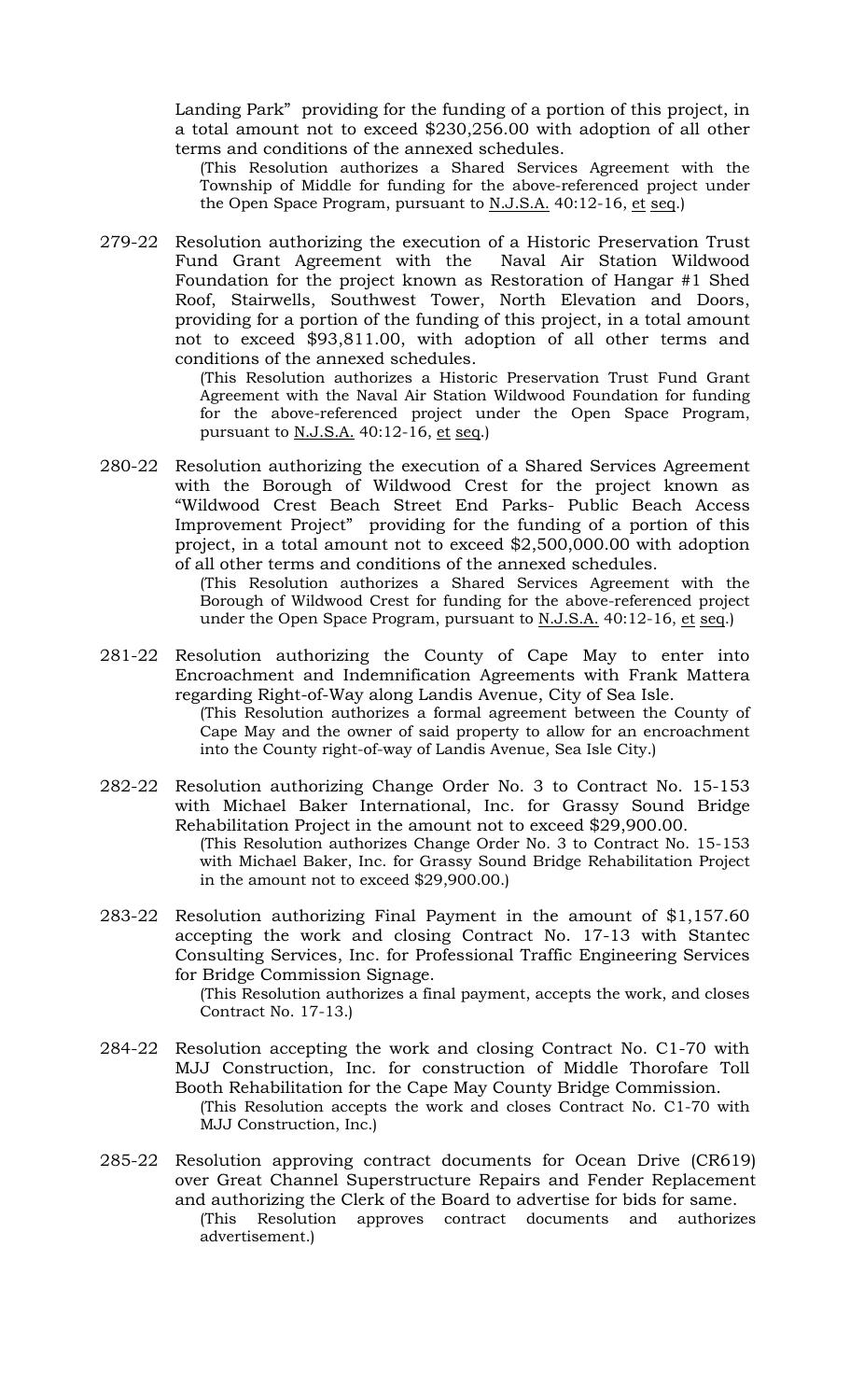286-22 Resolution approving contract documents for Ocean Drive (CR621) over Upper Thorofare Substructure Repairs and authorizing the Clerk of the Board to advertise for bids for same.

> (This Resolution approves contract documents and authorizes advertisement.)

287-22 Resolution authorizing Modification No. 1-Final in the amount of \$126,912.15 to Churchill Consulting Engineers for Professional Construction Engineering Services for 17th Street Bridge Replacement, City of Ocean City. (This Resolution increases the ceiling amount for additional work that was

performed by Churchill Consulting Engineers under their professional construction engineering services agreement for 17th Street Bridge Replacement.)

288-22 Resolution authorizing an Indemnification Agreement with ALS Association Greater Philadelphia Chapter for its ALS Express Bike Ride on June 12, 2022.

(This Resolution gives permission to ALS Association Greater Philadelphia Chapter to utilize portions of County roads for a bike ride.)

- 289-22 Resolution permitting Villas Volunteer Fire Company to solicit contributions along Bayshore Road (CR603) in the Township of Lower. (This Resolution permits fire company volunteers to hold 'coin drops' on various dates throughout the summer to obtain public contributions which help offset operational expenses.)
- 290-22 Resolution granting permission to the Borough of West Wildwood to close a portion of Glenwood Avenue (CR614) in the Borough of West Wildwood on July 4, 2022 for a Fourth of July Parade. (This Resolution gives permission to the Borough of West Wildwood to temporarily close a portion of Glenwood Avenue (CR614) for their Fourth of July Parade.)
- 291-22 Resolution rejecting all bids for 2016 CMAQ Improving Air Quality and Reducing Traffic Congestion through Biking in Ocean City. (This Resolution rejects all bids due to non-compliance with DBE goal.)
- 292-22 Resolution declaring an emergency condition for the replacement of worn yolks and bar drive rollers at the 96th Street Bridge over Great Channel (No. 0500-006) in the Township of Middle and Borough of Stone Harbor and to authorize the County to engage a contractor to make repairs.

(This Resolution allows the County to proceed with emergency repairs to the 96th Street Bridge over Great Channel (No. 0500-006) in the Township of Middle and Borough of Stone Harbor.)

293-22 Resolution authorizing Modification No. 1 in the amount of \$48,892.80 to the Construction Engineering Services Agreement with Gibson Associates, P.A. for Rio Grande Avenue (CR661) Entrance Improvements Project.

> (This Resolution increases the ceiling amount of Gibson Associates, P.A. Professional Services Agreement for Construction Engineering Services on Rio Grande Avenue (CR661) Entrance Improvements project.)

| <b>Commissioners</b> | Ayes | <b>Nays</b> | Abstain | Absent |
|----------------------|------|-------------|---------|--------|
| Mr. Desiderio        | x    |             |         |        |
| Ms. Hayes            | x    |             |         |        |
| Mr. Morey            | x    |             | 288-22  |        |
| Mr. Pierson          | x    |             |         |        |
| Mr. Thornton         | x    |             |         |        |